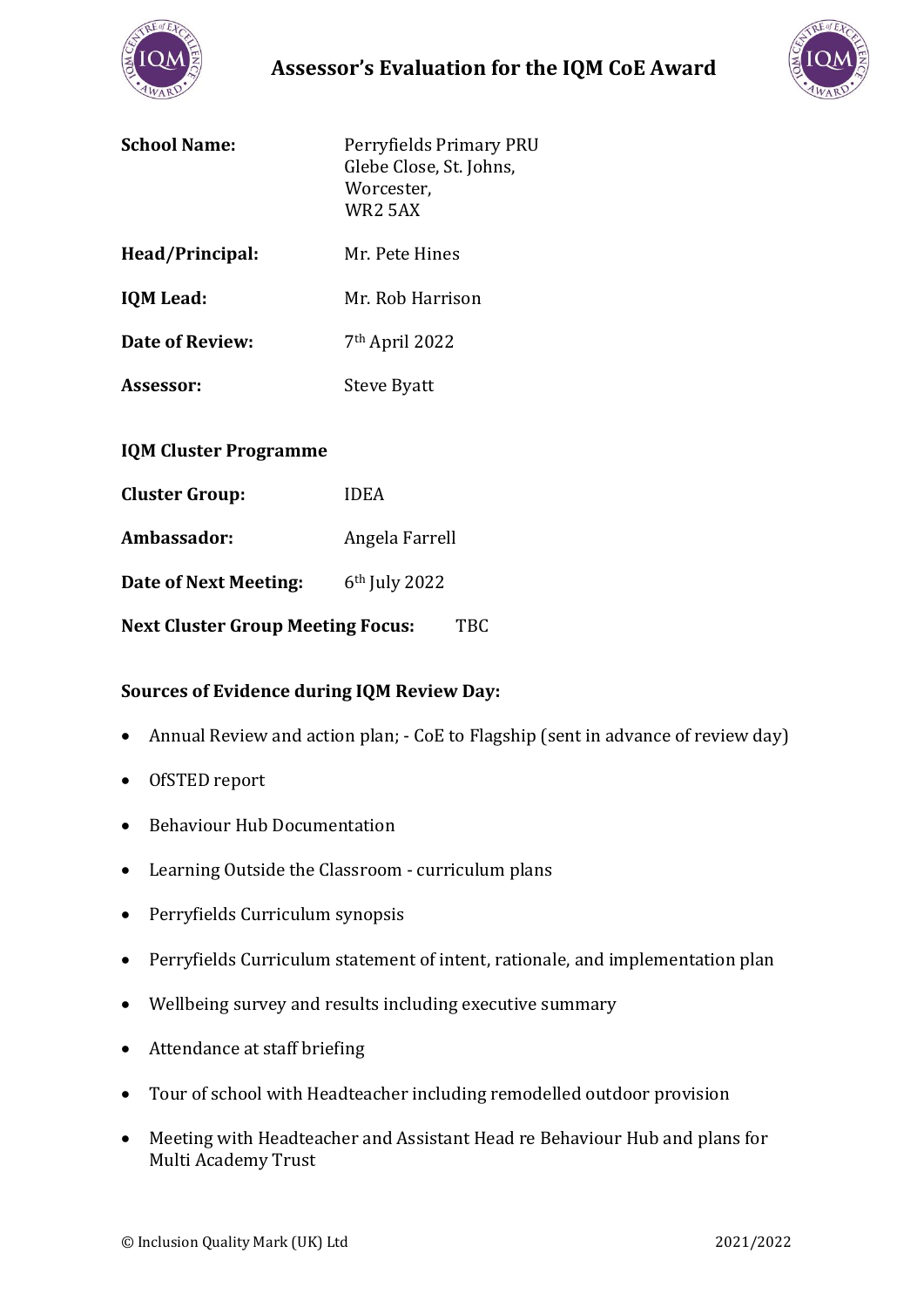



- Lesson visits and scrutiny of pupils' work
- Conversations with pupils
- Meeting with Assistant Headteacher: evaluation of Target 3
- Observation of pupils at breaktime and school assembly
- Meeting with members of Management Committee (Governance of PRU): evaluation of Target 3
- Telephone conversations with a number of parents
- Working lunch with SLT (Headteacher, Deputy Head, Assistant Head; SENCO) discussion of project for Flagship status. Discussion of impact of DFE Behaviour Hub involvement
- Meeting with Deputy Headteacher and Senior TA re Outdoor Learning Provision: evaluation of Target 1
- Meeting with Deputy Headteacher re curriculum changes: evaluation of Target 2
- Meeting with Deputy Head/IQM Inclusion Lead: Impact of participation in IQM cluster group and further partnerships
- Review of documentation
- Summary meeting with SLT: Clarification of matters arising during the day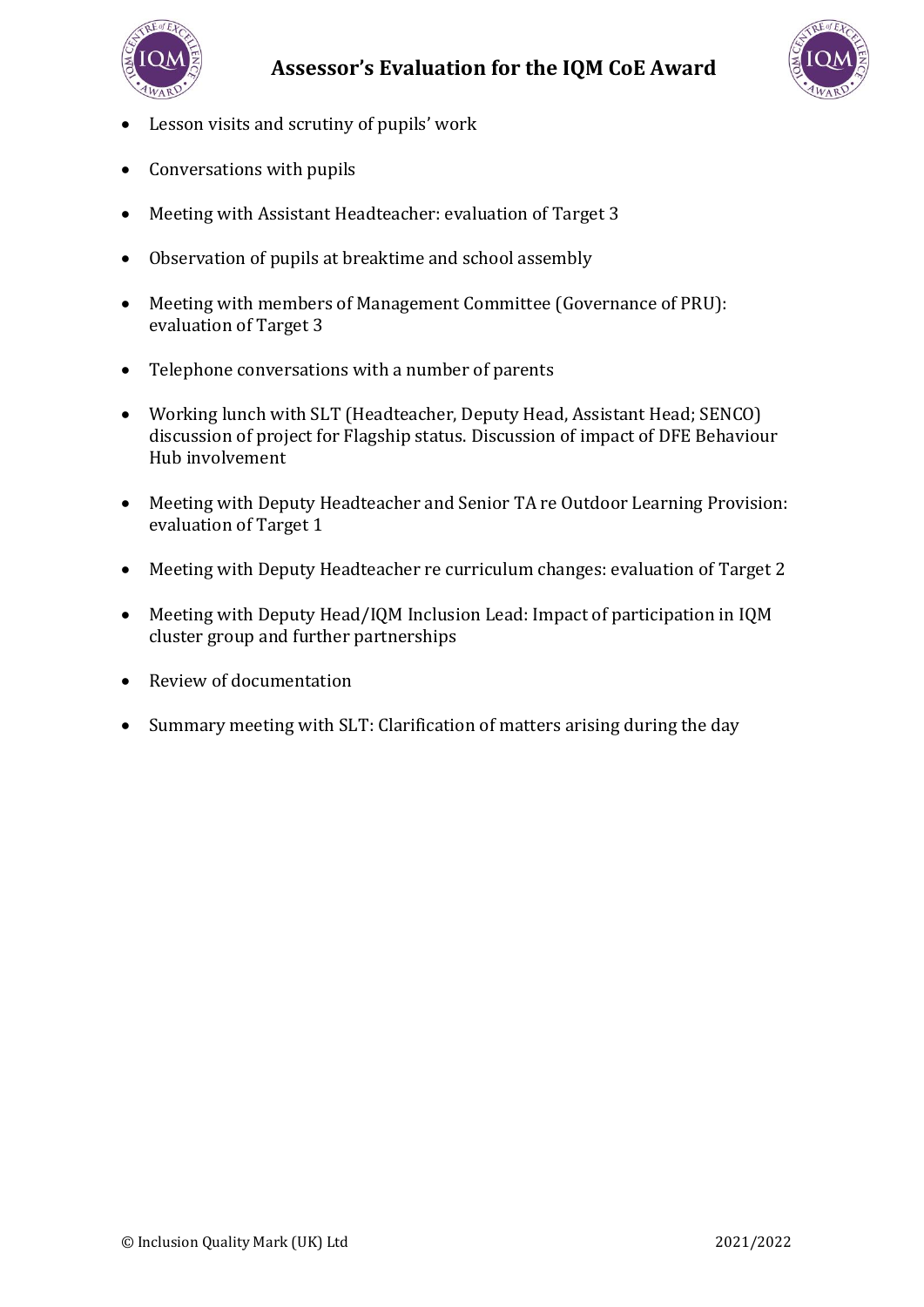



# **Summary of Targets from 2019-2020**

The school's targets from the previous year were based on the school development plan's focus of further refinement to the curriculum:

Target 1 develops this through seeking enhancements to the curriculum in terms of effective use of outdoor education.

Target 2 is focused on refining the existing curriculum to ensure that it is ambitious for all Perryfields' learners.

Target 3 recognises that schools have experienced unprecedented levels of uncertainty and turbulence. Perryfields learners are some of the most vulnerable in the county and have needed even more support than previously. The target seeks to ensure that staff wellbeing receives sufficient attention in order that they can continue to support and teach these at-risk pupils.

**Target 1:** Pupils to demonstrate positive learning behaviours to maximise their potential to achieve academic, social and behavioural targets.

*Objective: To further develop and embed pupil engagement, opportunities and skills within Outdoor Education making the Perryfields experience even more Inclusive for All.* 

## **Progress:**

- The school has established links with other schools who have excellent outdoor education facilities and provision. This has provided inspiration and ideas for the further development of the outdoor provision at Perryfields.
- An audit of skills unique to Perryfields pupils has been carried out to amend the curriculum and ensure consistent delivery.
- Subject areas and specific topics have established links with real-life experiences. This also includes the production of booklets and other resources that ensure each visit includes explicit learning opportunities.
- Greater use is now made of the immediate locality, wherever possible.
- The school has now completed its application for the Learning Outside the Classroom Gold Award (decision imminent.)
- Woodland Wellies and farm work continue to play a major part in securing engagement of pupils.

## **Next Steps:**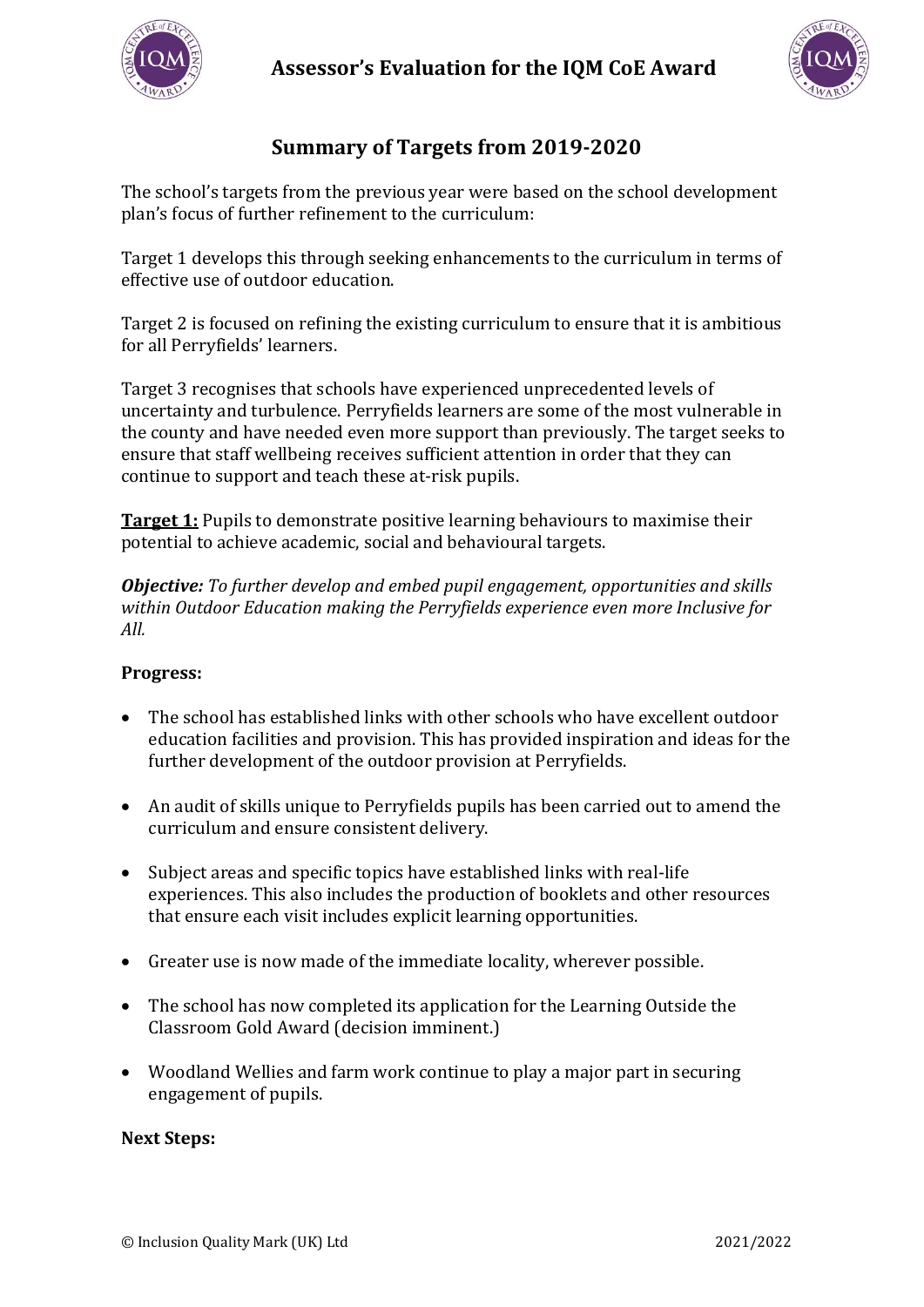



- Continue to adapt outdoor space including development of old pupil entrance as an outdoor classroom.
- Ensure that all outside learning outcomes are fully documented in curriculum offer.
- When available, incorporate recommendations (if any) from outcome of Learning Outside the Classroom award application.

**Target 2:** Perryfields' curriculum is ambitious and designed to give all learners, particularly the most disadvantaged and those with high needs, the knowledge and cultural capital they need to succeed in life.

*Objective: To update and adapt Perryfields curriculum to meet the unique needs of the pupils and sequenced to ensure sufficient knowledge and skills for future learning. For highly engaged pupils to have more opportunities to gain a greater depth of learning across Foundation subjects, leading to better attainment for all.*

## **Progress:**

- Curriculum adapted to reflect increasing numbers of younger pupils being admitted.
- Extensive work carried out on curriculum design and documentation to reflect shift in focus from skills to a more coherent blend of skills and knowledge. This also reflects the structure of the current OfSTED framework.
- Clear rationale established for the school's "Learning Powers."
- Refinement of KS2 curriculum into "KS2 Lower" and "KS2 Upper" to ensure progression.
- Themed weeks now better embedded. These now block specific subjects at certain times of the year to ensure greater consistency in terms of depth and learning outcomes.
- Increased focus on reading, including further use of texts linked directly to topics to ensure continued development of reading and writing across the curriculum.
- Further development of homework activities to foster home-school partnerships.

#### **Next Steps:**

- Update website to reflect curriculum offer.
- Ensure curriculum statement reflects accurate state of play re curriculum intent, implementation, and impact.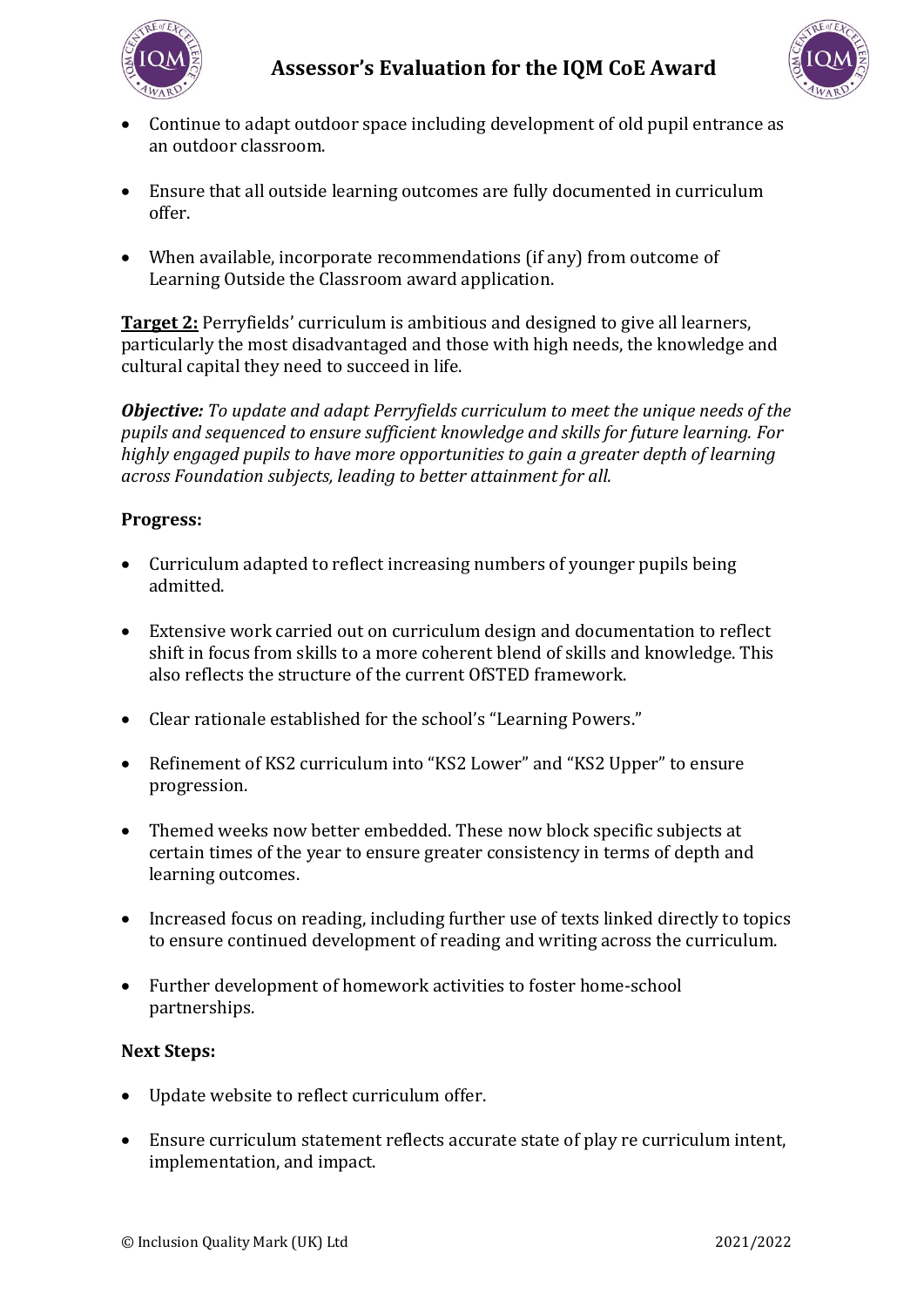



• Ensure that all key staff can articulate decision making and rationale for sequencing of content across the KS1/KS2 curriculum.

**Target 3:** To identify the main workload pressures on all staff, including the outreach team and implement actions to improve their well-being over time.

*Objective: All Staff have the emotional well-being and personal health during these unprecedented times to continue supporting and teaching the most vulnerable learners across South Worcestershire.* 

## **Progress:**

- Well-being audit completed, evaluated, and compared with outcomes from previous year.
- Evaluation shows very high levels of staff satisfaction regarding school culture and leadership actions related to health and well-bring of staff.
- Findings summarised against key headings:
	- o Logistics
	- o Working together
	- o Personal development
	- o Resilience
	- o Self-management
	- o Leadership
- Based on responses from previous year audit, staff training provided in: Clinical supervision and personal drivers - recognizing signs of anxiety and depression.
- Cycle of termly checks on progress of action plan established.
- Established signposting of local and national services that aid well-being such as massage, yoga, nutritionists, coaches, counsellors.
- School now represented on Local Authority Health and Wellbeing Board.

#### **Next Steps:**

• Continue to implement recommendations arising from audit and other sources of evaluation/feedback.

# **Summary of Planned Activity for Flagship Project**

In 2021, Perryfields successfully submitted a bid to the DfE to become one of only 22 National Behaviour Hubs Lead Schools. The SLT want Perryfields Primary PRU to continue to build on the Ofsted Outstanding status from the last four inspections to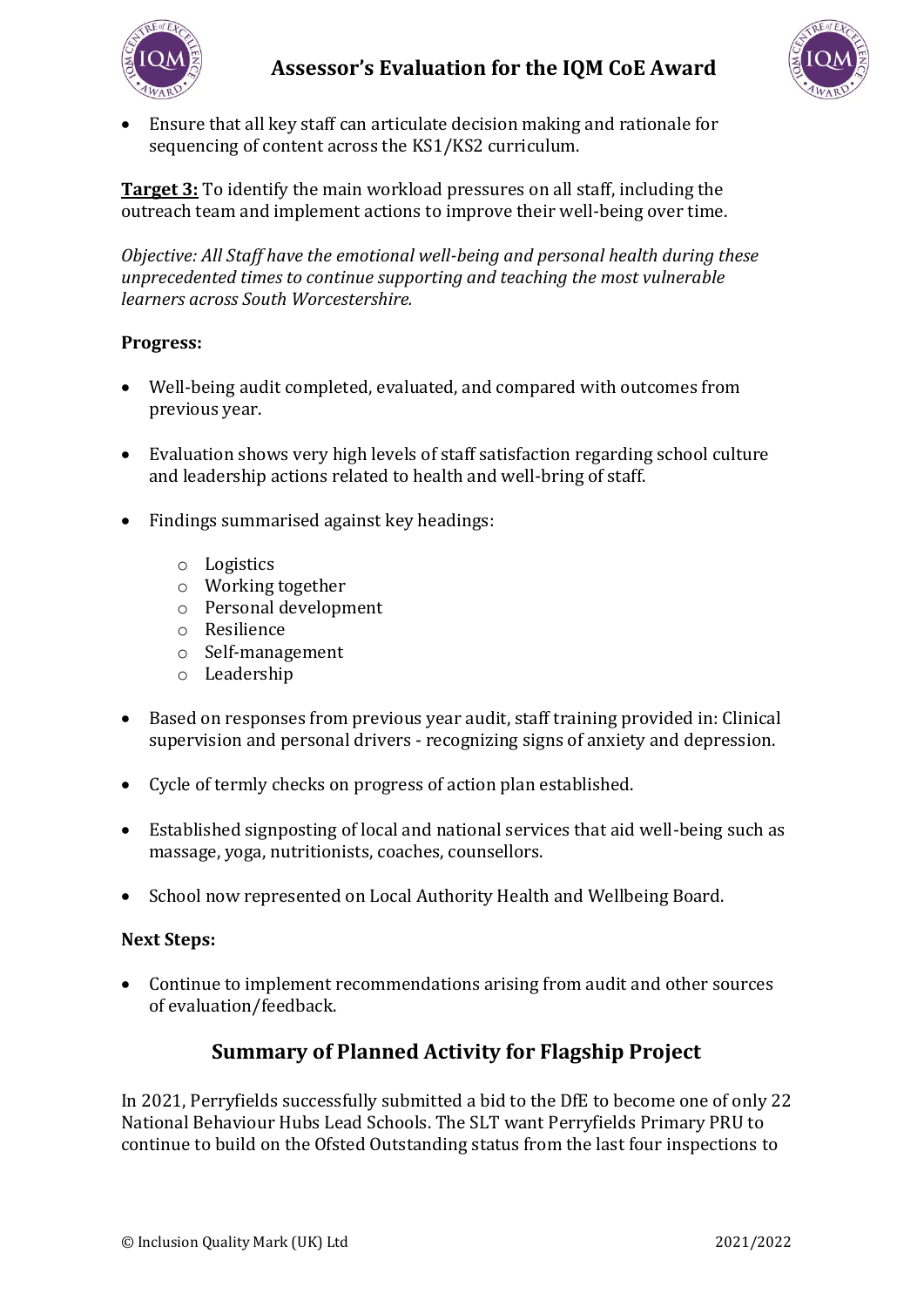



be the best provision of its type in the country and fulfil the duties required of a DfE National Behaviour Hub Lead School.

Perryfields aims to lead the way in the national agenda by providing an example of what an exceptional National Behaviour Hub Lead School should provide for those they support. This will require innovation, forward thinking, high expectations and an ability to create a unique school setting as well as, by strategic investment, provide a preventative service to mainstream schools both at a local and national level. Perryfields aspires to be 'beyond outstanding' and to not be cautious around making changes to embrace recognised best practice in all areas. At a local level Perryfields will seek to expand and develop a longer-term provision for those children in receipt of an EHCP so they do not need to transition to other providers.

The IQM Flagship project aims to capture and evaluate the lessons learned in carrying out the role of Lead School. The school will seek to be clear on which aspects of its current and developing practice will be useful to the school it supports and systematically reflect on how discharging the duties of a Lead School further improves practice at Perryfields.

The school has provided full details of its plans in the "Flagship Project - Steps Outline", but the following is a summary of planned actions:

- Host open days:
	- o Discussion about behaviour culture.
	- o Review of behaviour audit tool and co-production of an action plan for the visiting school.
- Join with other Lead Schools:
	- o Observe other outstanding provision and discuss key features.
	- o Identify relevant points for Perryfields and use to further improve own practice.
- Visit other schools and provisions:
	- o Work with identified partner schools and provide tailored support and co-constructed action plans.
	- o Revisit to evaluate progress.
	- o Provide ongoing support either remotely or by further site visits.
- Development of materials for DfE:
	- o Plan and deliver training and support modules focusing on managing alternative provision to maintain/re-engage pupils into mainstream.

# **The Impact of the Cluster Group**

• **11th June 2021**: Development of environmental and outdoor projects. (Practical examples / ideas – influenced aspects of design of space and curriculum planning.) and strategies for evaluating and addressing impact of COVID (Case study by Lozells School led to re-evaluation of practices; investigation of Leuven Scale; information on appropriate training.)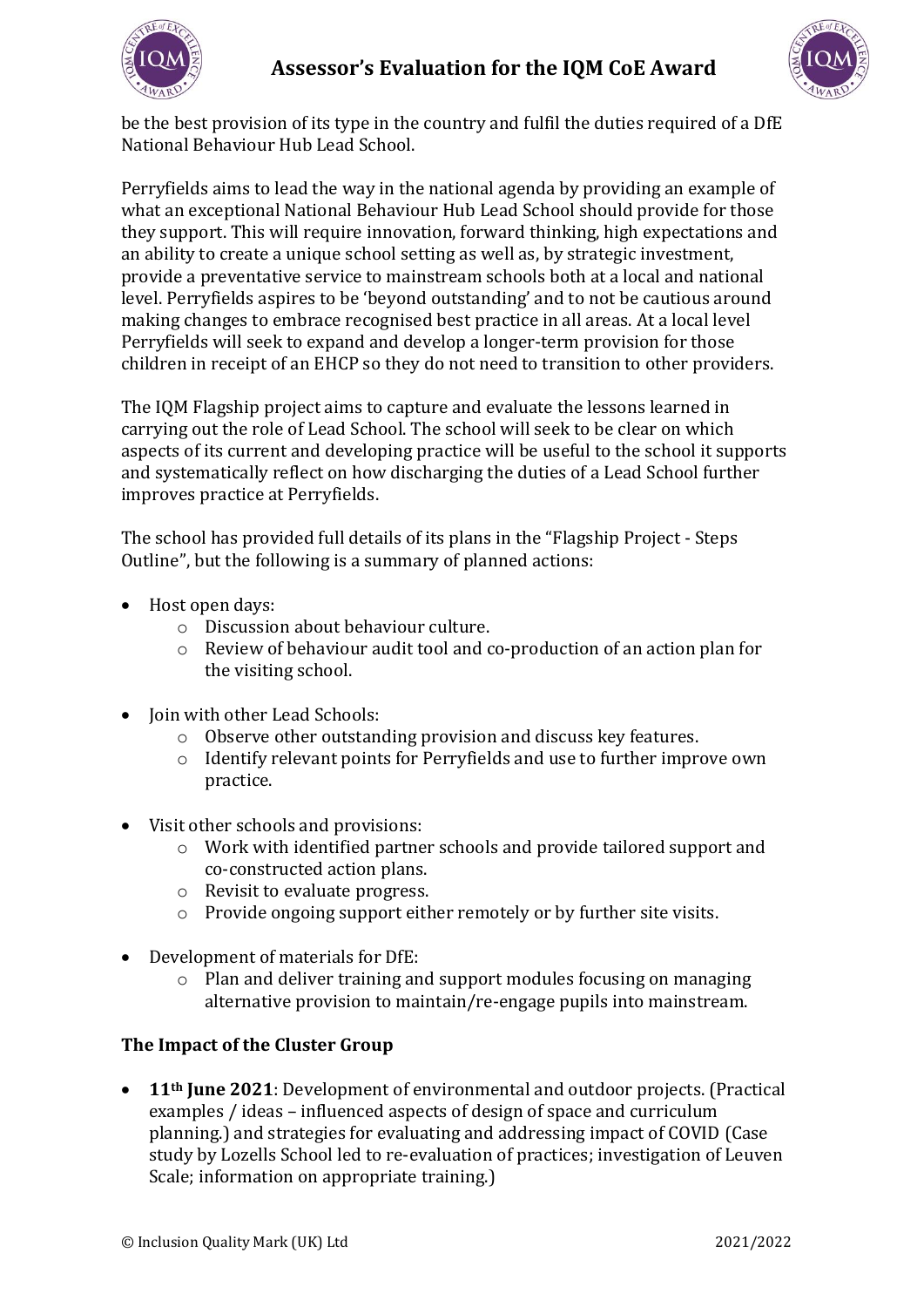



- **23rd November 2021**: Curriculum, SEMH and SALT. (Follow-up visit arranged and updates to own curriculum informed by cluster discussion)
- **10th February 2022**: Introductory session for new PRU/AP specific cluster. Arranging to visit Bishopton PRU
- **29th March 2022**: Speech / Language specialist unit. Increased awareness of language disorders and appropriate strategies for individual cases.

#### **Overview**

The welcome for visitors at Perryfields is a very positive experience. Also, it is clear from previous visits and from observing the arrival of pupils and other visitors, this welcome is a good example of how the school operates: everyone is met with a smile and is made to feel valued. Whether a visitor, taxi driver, parent, inspector, prospective pupil, current pupil - the welcome is the same. As the Headteacher explains - many people have a preconception of what a Pupil Referral Unit is like, and many of those preconceptions are negative. Addressing those preconceptions starts on arrival and is relentlessly reinforced throughout your time at the school. For pupils this is paramount. Most will have had negative experiences of education prior to their arrival at Perryfields and subsequent educational and emotional progress will be hugely determined by their willingness or otherwise to re-engage. Nothing is left to chance: a frequently changing, stimulating, high-quality and celebratory environment; development and maintenance of exceptional relationships; a demanding, high-quality curriculum that is expertly taught; clear and consistent expectations and exceptionally robust procedures. Bringing those components together requires effective leadership and management. The team at Perryfields is exceptionally effective. Given the environment that schools have operated in for the last two years, school leadership teams have had to face unprecedented challenges. Leaders at Perryfields have always been mindful of staff wellbeing, but this attention has intensified during the Covid outbreak. Pupils at Perryfields have complex challenges, are often challenging, and staff need to be extraordinarily resilient to continue to offer high quality support to these most vulnerable learners. It is recognised that staff cannot ensure the wellbeing of pupils if their own wellbeing and health is compromised. As evidenced by the recent staff audit, school leaders have created a culture of collaboration, openness, and mutual support. In the survey, 100% of staff felt that there is a clear ethos and consistency of working together that is embedding in school practice. 100% agreed that the systems and processes around the personal development of staff are effective. The Headteacher's claim that staff at Perryfields "want to come to work" is justified. Staff attendance through the pandemic has been exceptional and the school stayed open throughout. During this visit, staff talked about ways in which they support each other. Incidents are routinely reflected upon, and this contributes both to an ethos of collaboration and to continual improvement. Although there is an element of spontaneity about this, it is likely that this highly supportive culture has been carefully constructed over time and that maintaining such a culture is often more difficult than creating it. During the assessment visit, there were a few clues: a staff briefing where the Headteacher sought and listened to feedback on classes and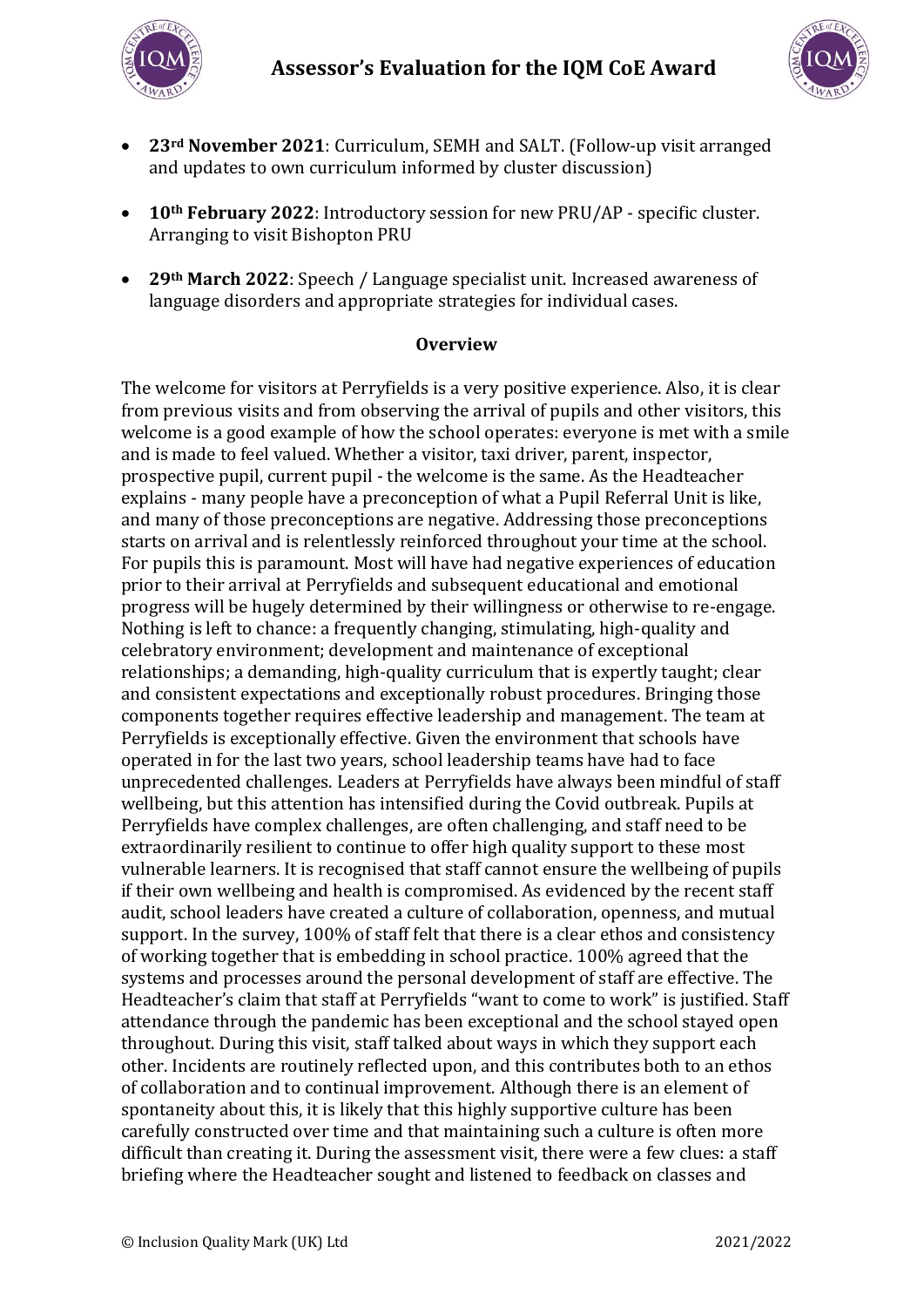



individuals (a standing item); bringing to the attention of all staff things that had gone well; praise for individuals; the end of term "tea party"; the informal comments about who was getting the sandwiches for the training day; tea and toast with pupils at break; checking on staff after a difficult early morning incident with a pupil; the balance of formality and informality during the breaktime assembly - all small moments individually, but moments that combine to create and maintain a defined "the way things are done at Perryfields".

The culture described above does not, of course, exist in a vacuum. The bottom line is that the school's purpose is to re-engage young learners who are in danger of being failed by an education system. Parents spoken to during the assessment visit gave highly personalised, and at times very moving, accounts of the impact the school has had on their children. One said that, from the initial visit to the school, "the talk was of removing barriers, about beginning to succeed, about imagining a more positive future" rather than a "catalogue of poor choices made by (the child) of problems - of incidents - of threats about what would happen if (the child) did not get their act together." The same parent went to explain that there were still challenges and setbacks but that the "culture of blame had gone." The child had been given more effective coping strategies. Everyone made reference to the excellent levels of communication - something which was reassuring and practically helpful. One parent said "it may sound obvious, but the staff at Perryfields treat (the child) as an individual. They have worked out what he needs and what might work. And they talk to me every step of the way. and it's never judgemental - even when he's had "a bad day". One parent said that "for the first time in a long time, I can go to work without worrying. Without waiting for the phone call to come and take him home again."

Lots of examples were given about successful strategies and activities - but the common thread was about communication in a non-judgemental way and a relentless drive to rebuild self-esteem. And in almost cases, this clearly works. One pupil was attending his mainstream setting for less than 40% of each week. His attendance rate is now just over 90%. The whole-school attendance rate currently stands at 90%. Even if, as the Headteacher says, "this is slightly lower than pre-Covid levels" - it is impressive given the individual challenges that the pupils have.

In 2021, the government launched its £10million "Behaviour Hubs" programme within which schools were invited to play a part in delivering an ambitious strategy to improve behaviour in schools across the country. Just 22 schools and 2 Trusts were successful and one of these is Perryfields. Tom Bennett, Lead Behaviour Adviser to the DfE said "It's been a real honour to recruit some of the best schools in the country to offer their support to other schools who want to refocus on behaviour and culture." Every school can, with assistance, be calm places where everyone is treated with dignity, and students and staff can learn and flourish together." When the (then) Education Secretary announced the details of the successful schools, the only school included in the press release was Perryfields and Headteacher Pete Hines was quoted as saying "we want to share with other schools how we have created the culture at Perryfields which is underpinned by exceedingly high expectations and a belief that all pupils matter so each and every one of them can be set on a pathway to fulfil their aspirations and potential. We look forward to